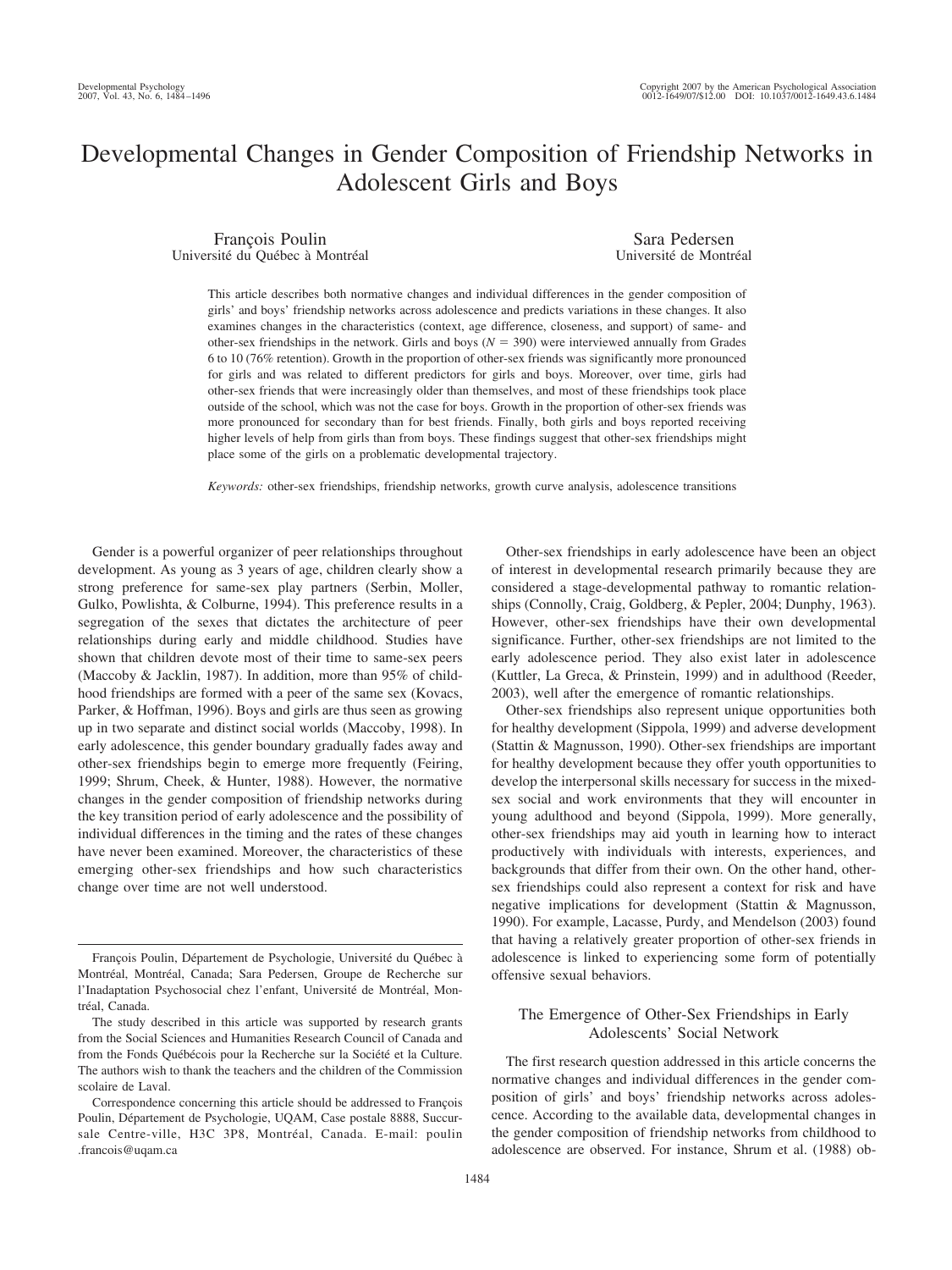served a gradual increase in other-sex friendships beginning in junior high school and continuing throughout high school. Connolly, Furman, and Konarski (2000) found an increase in the proportion of other-sex friends in youths' networks from Grade 9 to Grade 11. Feiring (1999) also found similar results among children aged 9 to 18 years.

These studies, however, did not examine intraindividual changes in the development of other-sex friendships as they reported only mean differences across age. Thus, questions still remain regarding the extent to which development of other-sex friendships varies across individuals or groups of youths. Similar to many other features of human development, the transition from an almost exclusively same-sex friendship network to a mixed-sex network in adolescence characterizes the experience of most individuals, but some might initiate other-sex friendships earlier or later than others. Some might experience the transition to a mixedsex network at a faster pace and others more slowly. Thus, an appropriate developmental study of the emergence of other-sex relationships in youths' friendship networks should not only describe individuals' developmental changes but also capture individual differences in these changes over time. Such differences can only be identified through a longitudinal study with repeated assessments of networks and an appropriate coverage of the key transition period of early adolescence, during which growth in the proportion of other-sex friendships in youths' networks is expected. Such an analysis of change should focus on linear trends because studies reporting mean levels across age revealed that changes in the gender composition of friendship networks seem to be relatively linear (Connolly et al., 2000; Shrum et al., 1988).

What could explain why certain individuals initiate the transition from a same-sex to a mixed-sex friendship network earlier than others and experience this transition at a faster pace? Several contextual factors—such as being exposed to a coeducational versus a single-sex school (Caspi, 1995) or having an older othersex sibling who may grant access to other-sex peers— could contribute to these variations. However, individual factors might also make some youths more likely to develop other-sex friendships earlier than their peers. Specifically, the literature suggests that becoming physically mature earlier than most others, achieving a high social status in the peer group, and displaying antisocial behavior could accelerate this transition. The conceptual and empirical justifications for each of these individual characteristics are presented below.

First, pubertal maturation, which refers to the psychosexual changes related to puberty, is commonly used to account for the decline of gender segregation (Kon, 1981; Maccoby, 1998). However, substantial variability is observed in the timing of pubertal changes (Graber, Petersen, & Brooks-Gunn, 1996) and early maturing individuals, especially girls, might be more likely to affiliate with other-sex peers in middle adolescence (Stattin & Magnusson, 1990). Although the reasons for early maturing girls' greater affiliation with other-sex friends has not been clearly explicated in the empirical literature, it is possible that these girls are physically more attractive to boys or that a greater interest in other-sex relationships co-occurring with their early physical maturation leads the girls to pursue relationships with boys, especially older boys who are at the same level of physical maturity as the girls.

Second, relationship formation among early adolescents is not independent of other processes that take place in the peer group (Rubin, Bukowski, & Parker, 1998). Group processes, such as social status among peers, should thus be taken into account in the study of other-sex friendships. In his classic description of the various stages of structural changes in the friendship network from unisexual to heterosexual cliques during adolescence, Dunphy (1963) noted that the upper status members of the unisexual cliques were the ones who initiated interactions with other-sex peers. Thereafter, these high-status individuals were imitated by the other group members. Thus, according to this model, youths who initiate the formation of other-sex friendships earlier than the others should be more popular (e.g., have higher social preference ratings among their peers) than other youths. This idea received empirical support in a cross-sectional study conducted with a sample of early adolescents (Bukowski, Sippola, & Hoza, 1999), but has never been tested longitudinally.

Antisocial behavior is a third individual characteristic that could contribute to the acceleration of the transition from a same-sex to a mixed-sex friendship network. According to Moffitt (1993), early adolescence is characterized by a maturity gap in which individuals begin to evidence biological maturity but have not yet acquired adult status in society. During this period, youth perceive antisocial behavior as a sign of independence. Such behavior becomes normative— even valued— because of its apparent association with adult status. Antisocial individuals become more central in the peer group and more attractive, especially to othersex peers (Bukowski, Sippola, & Newcomb, 2000). Thus, antisocial individuals should develop friendships with members of the other sex earlier. A link between antisocial behavior and accelerated relationships with the other sex has been found in previous studies. Specifically, antisocial youth engage in romantic relationships and sexual activity at a younger age (Dishion, Poulin, & Medici-Skaggs, 2000; French & Dishion, 2003; Magnusson, Stattin, & Allen, 1985).

# Characteristics of Relationships With Same- and Other-Sex Friends

The second major focus of this study is to examine developmental changes in various characteristics of youths' relationships with same- and other-sex friends. Four characteristics are considered here, including (a) the context in which these friendships emerge, for example, school versus out-of-school, (b) the age of the friends, (c) the level of help received from the friends, and (d) the status of the friends in the network, for example, best versus secondary.

Prior empirical research on the contexts in which same- and other-sex friendships emerge and on the issue of the relative ages of the youths and their other-sex friends is scarce. In several of the published studies, same- and other-sex friendship nominations were constrained to school peers only and, in several cases, to same-age peers (e.g., grademates). This procedure might induce a strong bias in the gender composition of the youths' friendship networks. Other-sex friendships might be more likely to form with peers of different ages and from out-of-school. Indeed, one explanation put forward by researchers to account for sex segregation in childhood is the group pressure against the violation of the gender boundary, especially among boys (Maccoby, 1998). Relationships that form in the out-of-school contexts, where fewer same-sex options are available, such as the neighborhood, may be less likely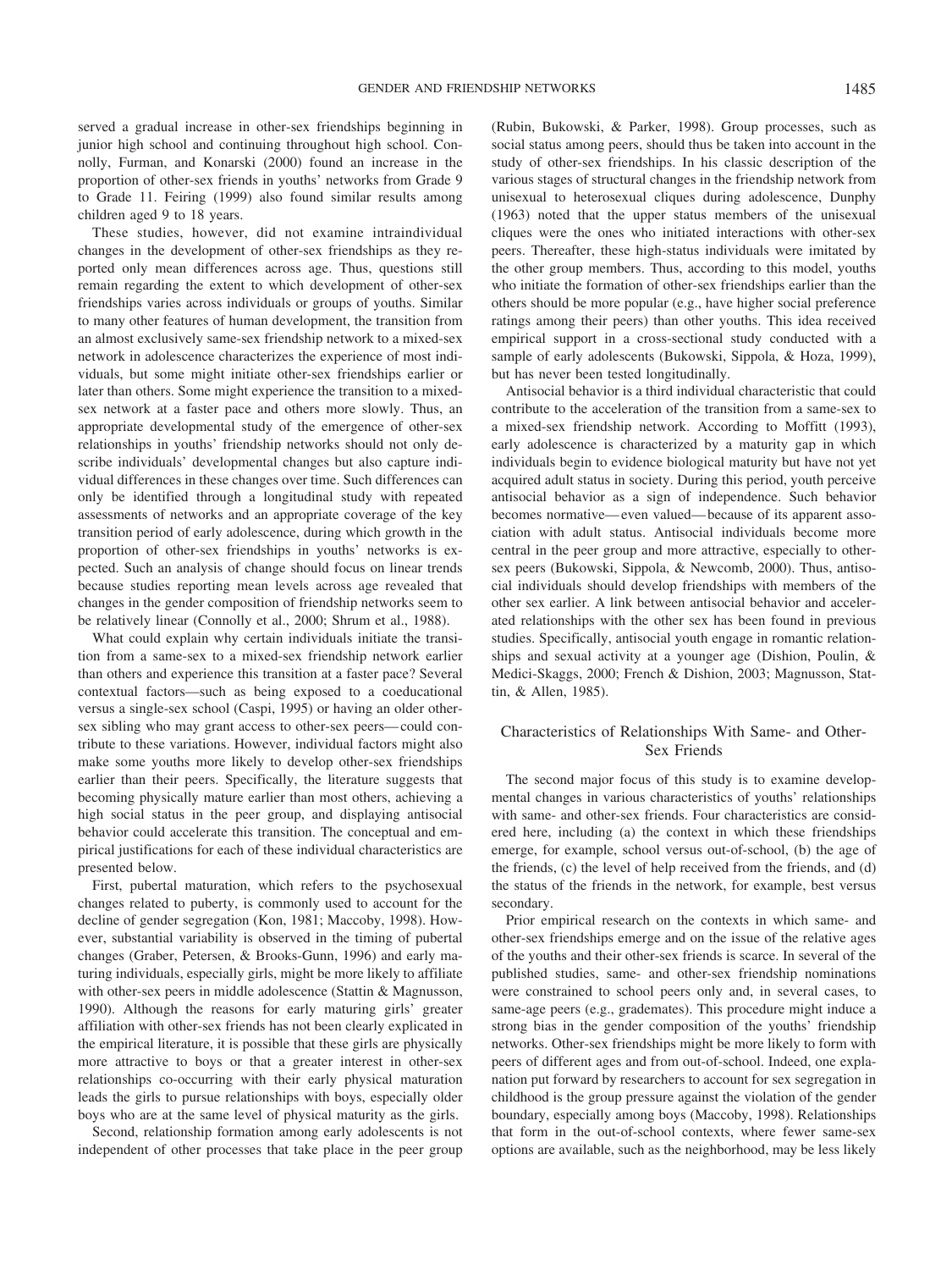to conform to the pressure to maintain sex segregation (Maccoby, 1998). Further, recent research has emphasized the importance of considering out-of-school contexts in the study of early adolescent peer relations (Kiesner, Poulin, & Nicotra, 2003; Mahoney, 2000).

Regarding the issue of age differences among friends, Stattin and Magnusson (1990) found that early maturing girls are more likely to form other-sex friendships with older peers, which would not be apparent if the assessment of friendship networks is limited to grademates. The development of friendships with older adolescents could be particularly marked in early adolescence when youths transition to high school and have more opportunities to form friendships with older peers (Berndt, Hawkins, & Jiao, 1999).

Same- and other-sex friendships might also develop in different ways. For most youths, the inclusion of other-sex peers in the network begins in early adolescence, when they already have several years of relationship history with same-sex friends. As Maccoby (1998) pointed out, in early adolescence, the two sexes gradually have to learn how to live together. Consequently, changes in the characteristics of the other-sex friendships could be expected during these years. As they grow older, girls and boys gain more emotional and cognitive maturity and become more involved in their relationships with each other, all of which should result in an increase in the significance of their other-sex friendships. One way to examine the significance of emerging relationships in an individual's network is to consider the extent to which the individual turns to these new friends when he or she needs help. In a study involving direct comparisons between adolescents' same- and other-sex friendships, Kuttler et al. (1999) found that both male and female adolescents reported more companionship in their same-sex friendships than their other-sex friendships. However, this study also found that girls reported receiving more help from their same-sex friends compared to their other-sex friends whereas boys reported receiving the same level of help irrespective of the sex of their friends. Thus there are both similarities and differences in the way same- and other-sex friendships are experienced by girls and boys.

Another characteristic of the friendship network is the status of each friend within the network. For example, best friends are more stable and are more influential than secondary friends (Degirmencioglu, Urberg, Tolson, & Richard, 1998; Hussong, 2002; Urberg, Degirmencioglu, Tolson, & Halliday-Scher, 1995). Thus, developmental changes in the gender composition of the network might operate differently according to the status of friendships within the network. A careful examination of the integration of other-sex peers at different status levels would certainly enlighten our understanding of the developmental significance of these friendships.

## The Current Study

In this study, we followed a normative sample of male and female adolescents over a 5-year period (Grades 6 to 10) and interviewed them annually regarding the composition and characteristics of their friendship networks. This age period includes the transition from elementary school (Grade 6) to secondary school (Grades 7–10) in Quebec, Canada. Most youths experience substantial changes in their friendship networks during the transition to the larger secondary schools (Berndt et al., 1999; Hardy, Bukowski, & Sippola, 2002). As a result of this transition, they are exposed to a larger, more diverse pool of potential friends, including older friends. Because the focus of this study was on friendships that emerge outside the context of the family or romantic relationships, friendships with cousins, siblings, and romantic partners were not included in our conceptualization of the friendship network. Sippola (1999) has emphasized the importance of distinguishing among platonic and romantic friendships in research on other-sex relationships.

Our first goal was to describe both normative changes and individual differences in the gender composition of girls' and boys' friendship networks across adolescence. Using latent growth curve analysis (Duncan, Duncan, Strycker, Li, & Alpert, 1999), we examined the initial levels and rates of change in the proportion of other-sex friends in the youths' friendship networks. Because previous work in this area has found no evidence of higher order patterns of change in other-sex friendships, our analyses focused on linear trends. We also sought to explain individual variation in the growth of girls' and boys' other-sex friendship networks with predictors measured in Grades 6 and 7. We expected that becoming physically mature earlier, achieving a high social status in the peer group, and displaying antisocial behavior would be positively related to increases in other-sex friendship.

Our second goal was to examine changes in the characteristics of the youths' relationships with other-sex versus same-sex friends. In the present study, no constraints were imposed regarding friendship nominations. In other words, participants could nominate friends from any context (in school or out of school) or age group. Thus, we could test the hypotheses that other-sex friendships are more likely than same-sex friendships to (a) take place outside of the school context and (b) involve peers from different age groups. We also predicted that the level of support that youths perceive in their friendships with other-sex friends would increase throughout adolescence. Regarding the status of the friends in the network, we expected that growth in the proportion of other-sex friendships would be more pronounced at the secondary-friend level than at the best-friend level. Finally, given the consistency with which prior research has identified sex differences in the characteristics and functions of same-sex friendships and, in some instances, of other-sex friendships (e.g., Benenson, 1990; Bukowski et al., 1999; Kuttler et al., 1999; Maccoby, 1990; Rose & Rudolph, 2006), our study focused on sex differences when examining changes in characteristics of same- and other-sex friends.

## Method

## *Participants*

This longitudinal study began with 390 sixth grade students (58% girls; mean age  $= 12.38$  years;  $SD = 0.42$ ) who were enrolled in eight elementary schools from a large French-speaking school district in Canada. Parents provided written consent for their child's participation. Approximately 75% of the available student population participated in this study. The sample was 90% European Canadian, 3% Haitian Canadian, 3% Middle Eastern Canadian, 2% Asian Canadian, and 2% Latino; 72% of the participants lived with both biological parents. The sample was largely middle class, with a mean family income between \$45,000 and \$55,000 (Canadian). Mothers and fathers had completed an average of 13.10 ( $SD = 2.68$ ) and 13.20 ( $SD = 3.20$ ) years of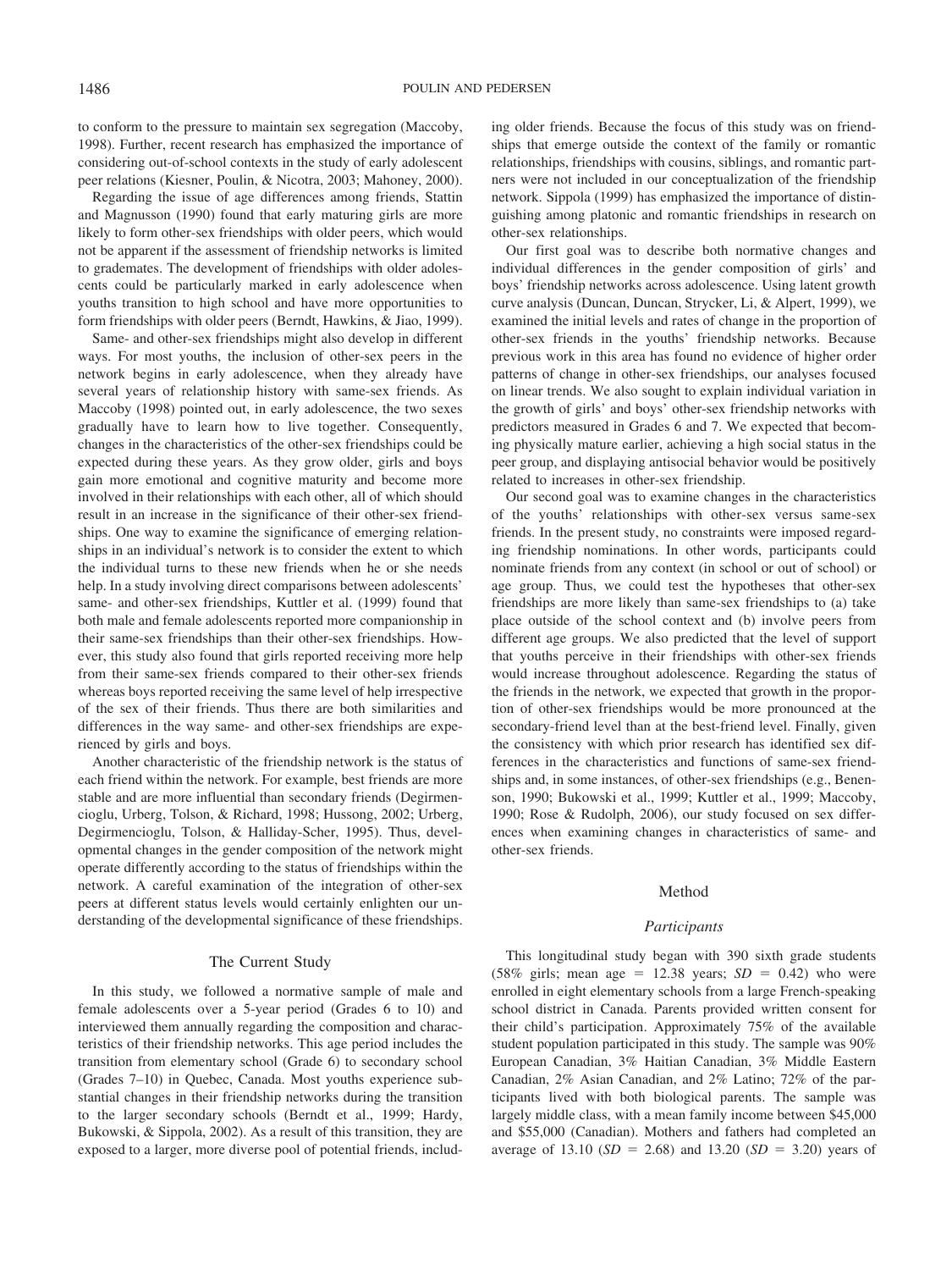schooling, respectively. Of the original sample, 294 (76%) were still involved in the study in Grade 10. The remaining participants did not differ from the rest of the sample on demographic characteristics, the study variables in Grade 6, or Grade 7 pubertal timing. Specifically, we conducted an attrition analysis in which sex, the Grade 6 predictors, and Grade 7 pubertal timing were used to predict missingness on the other-sex friendship proportion scores at each grade in a logistic regression framework. The results suggest that differential attrition did not occur. In only one of the five tests was a predictor significantly related to missingness. In Grade 8, boys were more likely to be missing than girls,  $\beta = .64$ , standard error  $(SE) = .31$ ,  $p < .05$ ,  $OR = 1.89$ . No other significant associations between the predictors and missingness were observed.

### *Procedures*

In elementary school (Grade 6), questionnaires were completed in the classroom. Graduate research assistants were in charge of the questionnaire administration. Teachers had 2 weeks to complete the questionnaire on youth antisocial behavior. In high school (Grades 7 to 10), similar procedures were followed. Again, questionnaires were completed in the school setting under the supervision of research assistants. Participants were spread out in over 30 schools, however, and some assessments had to be conducted individually at the participant's home (approximately 10 cases per year) or the questionnaires had to be sent by mail (approximately 5 per year). In Grades 7, 8, 9, and 10, participants received a \$20 gift certificate (to a movie theater, music store, or sports store) for their participation.

#### *Measures*

*The adolescent's friendship network.* First, participants were asked to write down the complete name (first and last names) of up to 10 friends. No constraints were imposed regarding the context in which these friendships took place. The friends could be from the school, the neighborhood, an after-school activity, or another context. The number of friends was limited to 10 in order to be consistent with procedures used by other adolescent friendshipnetwork researchers (e.g., Degirmencioglu et al., 1998; Kuttler et al., 1999; Ryan, 2001; Urberg et al., 1995). Second, participants were asked to mark an *X* next to their three best friends on the list.

| × | ۰, |  |
|---|----|--|
|   |    |  |

For some of the analyses, this information was used to break down each participant's network into two levels of friends: (a) best friends and (b) secondary friends (the remaining friends in the network).

In a third step, participants were asked to answer a series of questions for each of the nominated friends. The items used in the present article are (a) the friend's gender; (b) the age of the friend; (c) the level of help received from this friend (determined in response to the question, "Does this person help you when you need it?" rated on a 1 to 5 scale); and (d) the nature of the relationship. For this last question, eight alternatives were provided and the youth were asked to choose the ones that best describe the relationship: (a) "friend from school;" (b) "friend from the neighborhood;" (c) "friend from sports or leisure;" (d) "childhood friend;" (e) "friend of the family;" (f) "cousin;" (g) "brother or sister," and (h) "boyfriend or girlfriend." For the present article, the friends who were designated by the participants as belonging to one of the last three categories (e.g., cousin, brother/sister, boyfriend/girlfriend) were removed from the network and not considered in the current analyses. These friendships represented less that 5% of the total nominations. For the current analyses, the remaining types of relationships were grouped in two summary categories: (a) friends from school and (b) friends from out of school. A friend was coded as from school if the "friend from school" response was marked, even if the participant indicated that the friend was also from the neighborhood or another context.

Several variables were created from this friendship network inventory. First, the total number of friends in the network, the number of same-sex friends, the number of other-sex friends, and the proportion of the friendship network comprised of other-sex friends were computed (see Table 1). Second, for each participant and at each wave of data collection, the following four variables were computed separately for same- and other-sex friends: (a) mean age of the friends in months, (b) mean level of help or support, (c) number of school friends, and (d) number of out-ofschool friends. Finally, in order to investigate the distinction between best friends and other friends, four additional variables were computed for each participant at each wave of data collection: (a) the number of same-sex best friends, (b) the number of other-sex best friends, (c) the number of same-sex secondary friends, and (d) the number of other-sex secondary friends.

|                               | Number of Friends (Standard Deviation in Parentheses) |            |            |            |            |  |  |  |
|-------------------------------|-------------------------------------------------------|------------|------------|------------|------------|--|--|--|
| Sex and Type of<br>Friendship | Grade 6                                               | Grade 7    | Grade 8    | Grade 9    | Grade 10   |  |  |  |
| Girls                         |                                                       |            |            |            |            |  |  |  |
| Same sex                      | 7.35(2.12)                                            | 6.76(2.18) | 6.79(2.06) | 6.22(2.15) | 6.00(2.27) |  |  |  |
| Other sex                     | 1.65(1.68)                                            | 1.90(1.71) | 2.32(1.79) | 2.68(1.86) | 2.63(1.90) |  |  |  |
| $\boldsymbol{n}$              | 227                                                   | 205        | 171        | 179        | 178        |  |  |  |
| <b>Boys</b>                   |                                                       |            |            |            |            |  |  |  |
| Same sex                      | 6.56(2.32)                                            | 6.07(2.34) | 6.76(2.12) | 6.45(2.15) | 6.22(2.0)  |  |  |  |
| Other sex                     | 1.32(1.53)                                            | 1.16(1.54) | 1.31(1.50) | 1.57(1.65) | 1.80(1.69) |  |  |  |
| n                             | 163                                                   | 153        | 111        | 114        | 116        |  |  |  |
| Total                         |                                                       |            |            |            |            |  |  |  |
| N                             | 390                                                   | 358        | 282        | 293        | 294        |  |  |  |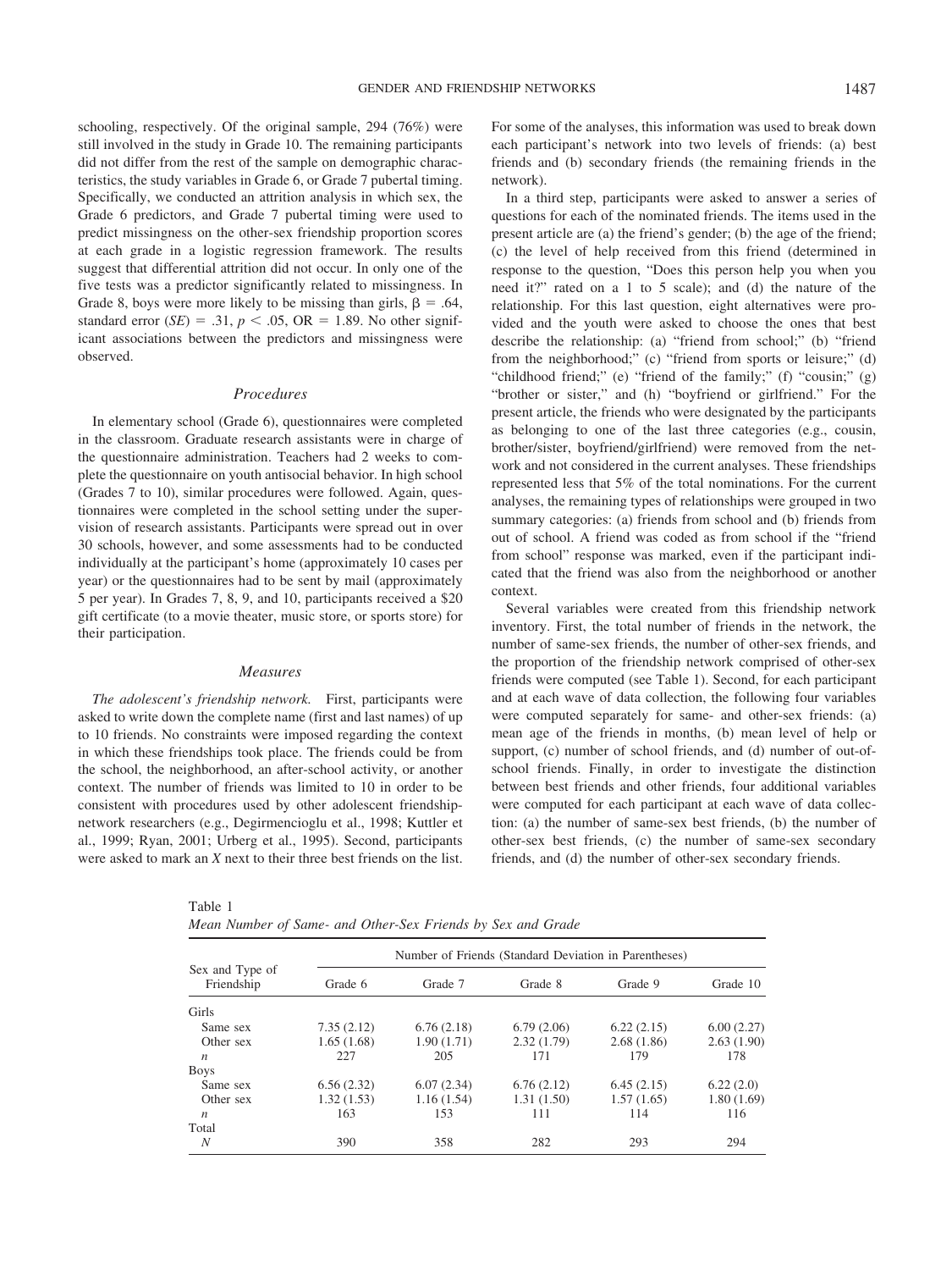*Pubertal timing.* Pubertal timing was assessed in Grade 7 using the Pubertal Development Scale (Petersen, Crockett, Richards, & Boxer, 1988); 355 students (91% of the original sample) had data on this variable. On a scale ranging from 1 (*have not begun*) to 4 (*development completed*), the youths indicated the extent to which they had experienced pubertal growth in several domains during the past 12 months. The total Pubertal Development Scale scores were averaged within each gender. Internal consistency was acceptable for both boys ( $\alpha$  = .63) and girls ( $\alpha$  = .68). The pubertal timing classification was created according to the procedure recommended in the literature (see Ge, Kim, et al., 2001; Graber et al., 1996). We classified girls and boys by dividing the sample into early maturing, on-time, and late-maturing groups. Youths whose scores were more than one standard deviation above or below the mean of their own sex were classified as early or late maturing, respectively. Youths whose pubertal timing scores fell within one standard deviation of the mean of their own sex were classified as maturing on time. Following this classification procedure, 32 boys and 26 girls were classified as early, 85 boys and 157 girls as on-time, and 32 boys and 26 girls as late maturers. In the analyses, this classification was treated as a continuous variable with  $0 =$  early,  $1 =$  on time, and  $2 =$  late. To be consistent with prior research (e.g., Ge, Conger, & Elder, 2001; Ge, Kim, et al., 2001) pubertal status was used as a continuous variable in the analyses.

*Antisocial behavior.* Assessment of youth antisocial behavior in Grade 6 was based on teacher report. The teacher rating scale was comprised of 10 items including Dodge and Coie's (1987) 6-item proactive/reactive aggression and 4 other indicators of antisocial behavior. Response options ranged from 1 (*never*) to 5 (*almost always*). The internal consistency for the antisocial behavior scale was high ( $\alpha = .95$ ), and a mean was calculated across the 10 items.

*Social preference among same- and other-sex classmates.* Sociometric nominations were conducted within each Grade 6 classroom. Participants were provided with a list of their classroom peers who were part of the study. They were asked to nominate "Those you would invite to your birthday party or that you like to play with the most" (liked-most nominations; LM) and "Those you would not invite to your birthday party or that you like to play with the least" (liked-least nominations; LL). No restrictions were imposed regarding the gender and the number of classmates that could be nominated. The number of LM minus LL nominations received from same-sex classroom peers and other-sex classroom peers was computed for each participant. These scores were then standardized within each classroom and across gender. Same-sex and other-sex social preference scores (LM and LL) were calculated for each participant, based on Coie and Dodge's (1983) procedure.

## Results

### *Bivariate Associations*

First, bivariate correlations among the other-sex proportion scores and predictor variables, including sex, age in Grade 6, pubertal timing, and social preference as rated by boys and girls, were examined (see Table 2). The other-sex friendship proportion scores were positively intercorrelated across all grades. Sex was also related to the other-sex friendship proportion scores at all grades except Grade 6. In every other year, being female was associated with having a higher proportion of other-sex friends in the network. Few bivariate associations were observed between the other predictors and the other-sex friendship proportion scores. The Grade 6 proportion score was positively related to age, aggression and, at the trend level, social preference as rated by boys. Other trend-level correlations include a negative correlation between the Grade 8 proportion score and aggression, a positive correlation between the Grade 8 proportion score and social preference as rated by boys, and a positive correlation between the Grade 9 proportion score and age at Grade 6.

Among the predictors, sex and aggression were correlated such that boys were rated as more aggressive in Grade 6. Age and pubertal timing were also positively related. Children who were older in Grade 6 were more likely to be early maturing. Boy- and girl-rated social preference were also positively related. Finally,

| Table 2 |                                              |  |  |
|---------|----------------------------------------------|--|--|
|         | Bivariate Associations Among Study Variables |  |  |

|              | Proportion of Other-Sex Friends in Network |                |                      |                |                 | Predictors <sup>a</sup> |            |                           |                   |                                     |                                      |
|--------------|--------------------------------------------|----------------|----------------------|----------------|-----------------|-------------------------|------------|---------------------------|-------------------|-------------------------------------|--------------------------------------|
| Variable     | Grade 6<br>(a)                             | Grade 7<br>(b) | Grade 8<br>(c)       | Grade 9<br>(d) | Grade 10<br>(e) | $Sex^b$<br>(f)          | Age<br>(g) | Pubertal<br>Timing<br>(h) | Aggression<br>(i) | Social<br>Preference:<br>Boys $(i)$ | Social<br>Preference:<br>Girls $(k)$ |
| a            | 1.00                                       |                |                      |                |                 |                         |            |                           |                   |                                     |                                      |
| b            | $0.36***$                                  | 1.00           |                      |                |                 |                         |            |                           |                   |                                     |                                      |
| $\mathbf c$  | $0.36***$                                  | $0.53***$      | 1.00                 |                |                 |                         |            |                           |                   |                                     |                                      |
| d            | $0.24***$                                  | $0.44***$      | $0.61***$            | 1.00           |                 |                         |            |                           |                   |                                     |                                      |
| e            | $0.26***$                                  | $0.32***$      | $0.46***$            | $0.56***$      | 1.00            |                         |            |                           |                   |                                     |                                      |
| $\mathbf{f}$ | $-0.07$                                    | $-0.17***$     | $-0.26***$           | $-0.28***$     | $-0.21$ **      | 1.00                    |            |                           |                   |                                     |                                      |
| g            | $0.14***$                                  | 0.08           | 0.09                 | 0.10           | 0.07            | $-0.03$                 | 1.00       |                           |                   |                                     |                                      |
| h            | $-0.02$                                    | 0.02           | 0.03                 | 0.01           | $-0.03$         | $-0.01$                 | $0.14***$  | 1.00                      |                   |                                     |                                      |
|              | $0.10***$                                  | $-0.04$        | $-0.11$ <sup>*</sup> | $-0.02$        | 0.03            | $0.30***$               | 0.02       | 0.07                      | 1.00              |                                     |                                      |
|              | $0.10^*$                                   | 0.05           | $0.11*$              | 0.05           | 0.08            | 0.00                    | $-0.02$    | 0.07                      | $-0.11^*$         | 1.00                                |                                      |
| k            | 0.03                                       | 0.06           | 0.05                 | 0.04           | 0.05            | 0.00                    | $-0.05$    | $-0.02$                   | $-0.09^*$         | $0.37***$                           | 1.00                                 |

*Note.* <sup>a</sup> All predictors were measured at Grade 6 except for pubertal timing, which was measured at Grade 7.  $b_1 = b_0$ ,  $0 = g$ irls.  $p < .10$ .  $b_2 = 0.05$ .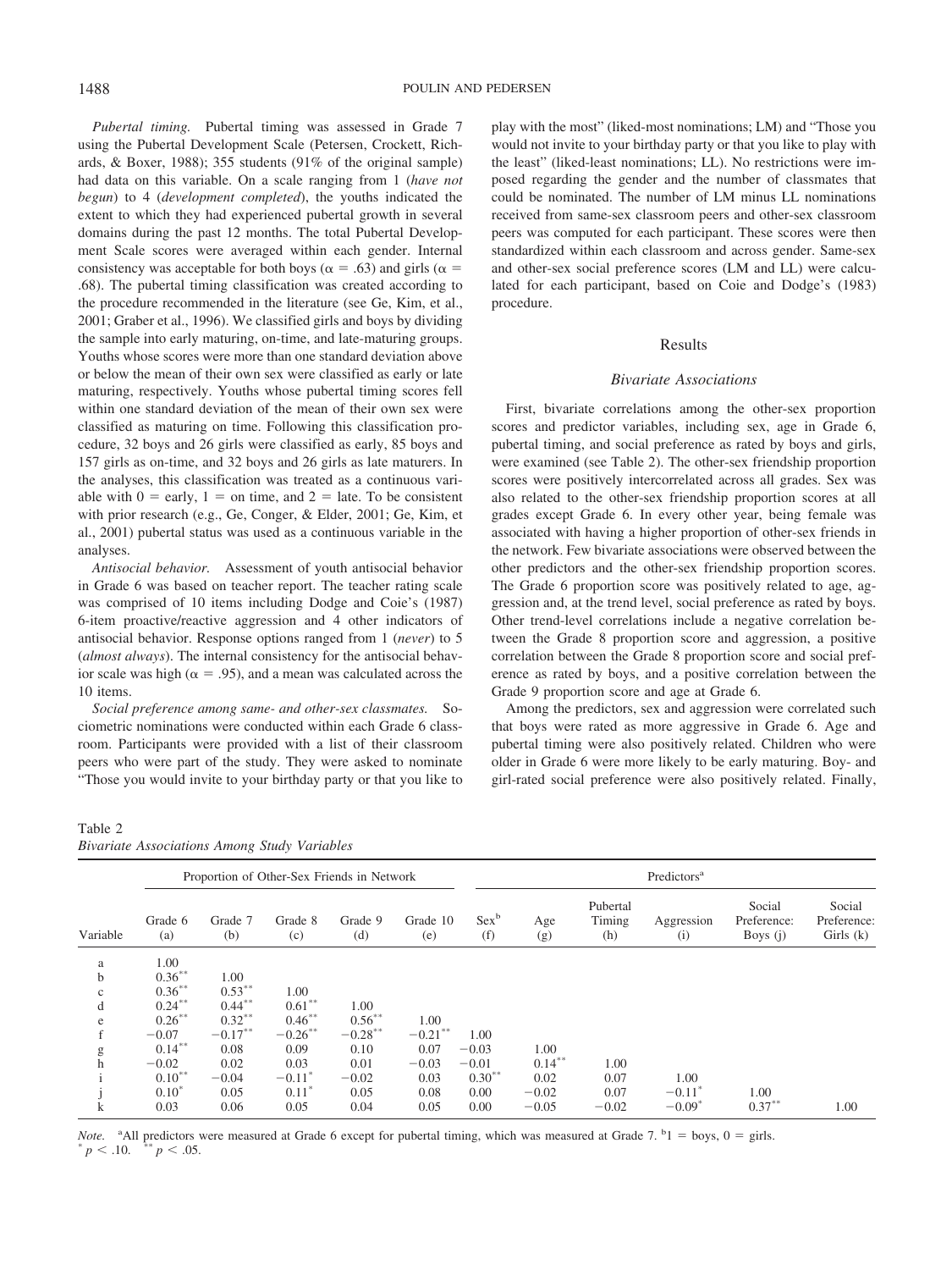trend-level negative correlations were observed between aggression and each of the social preference scores.

## *Growth Curve Analyses*

A series of linear latent growth curve analyses were used to answer the study's main questions. Linear latent growth modeling was suited to the current study's goals because it allows for the identification of both the average level of, and change in, a particular phenomenon of interest. In addition, using this analytic strategy, the researcher can determine the extent to which individuals vary from the mean pattern of change and any individual or contextual characteristics that predict such variation (Willet, Singer, & Martin, 1998). In linear latent growth modeling, the within-person model expresses the outcome as a linear function of time. In the current analyses, time was centered at Grade 7, the year at which the youths were in the first year of high school. The students experienced a school transition just prior to this grade. Thus, this age was of particular interest to us. The level-two model specifies that the parameters in the level-one model are random effects with specified means. Individual difference variables, such as sex, can then be used to explain variation around those means.

First, we characterized the proportion of other-sex friends reported by the youths across Grades 6 to 10, testing specifically for sex differences in the parameter estimates. Second, we tested a series of additional predictors of the intercept and the slope of the growth in the proportion of other-sex friends in the friendship network. We also examined whether these predictors were independent of the effects of sex on the growth curve parameters or if they interacted with sex to predict those parameters. Third, we sought to identify any changes in the same- and other-sex friends and friendship characteristics (i.e., in-school and out-of-school friends, age of the friends, the level of help, and best versus secondary friends) over time. Again, we also focused on whether these changes differed by sex. All analyses used a full information maximum likelihood method (Arbuckle & Wothke, 1999) that is robust to the level of missingness in the current data set. For all the latent growth models reported in this study, Mplus 3.13 structural equation modeling software (Muthén & Muthén, 2004) was used.

### *Network Composition*

The mean number of same- and other-sex friends in the network for girls and boys at each grade are presented in Table 1. Because the total number of friends tended to be stable in this sample but the number of other-sex friends changed over time, we examined the proportions of the networks comprising other-sex friends using a linear latent growth curve analysis.<sup>1</sup> Proportion scores at adjacent time points were correlated based on modification indices suggesting this would improve the fit of the model. The inclusion of these correlations did indeed improve the fit of the model but did not affect the parameter estimates reported below.

The unconditional analysis fit the data well,  $\chi^2(6) = 10.45$ ,  $p =$ nonsignificant  $(ns)$ , comparative fit index  $(CFI) = .99$ , Tucker-Lewis Index  $(TLI) = .98$ , root mean square error of approximation  $(RMSEA) = .04$ . The results indicate that the mean proportion of other-sex friends in the youth's friendship networks in Grade 7 was .19,  $SE = .01$ , Z-statistic = 27.22,  $p < .001$ , confidence interval  $\text{(CI)} = 0.17, 0.20$ . In addition, this proportion increased by

 $.03$  (*SE* = .003, Z = 8.00,  $p < .001$ , CI = 0.02, 0.04) each year. Adding sex as a covariate of the intercept and slope also yielded a model that fit the data well,  $\chi^2(9) = 13.59$ ,  $p = ns$ , CFI = .99,  $TLI = .98$ , RMSEA =  $.04$ . Sex was related significantly to both the intercept and slope. The parameter estimates indicate that the proportion of girls' friendship networks comprising boys is .21  $(SE = .01, Z = 23.65, p < .001, CI = 0.20, 0.23)$ . This proportion increases by .03 each year (*SE* = .004, Z = 8.21,  $p < .001$ ; CI = 0.03, 0.04). So, by Grade 10, the proportion of boys in the girls' networks averaged .33. The path between sex and the intercept indicates that the proportion of girls in Grade 7 boys' friendship networks is .16 ( $\beta = -.05$ ,  $SE = .01$ ,  $Z = -3.89$ ,  $p < .01$ ,  $\beta =$  $-.23$ , CI =  $-0.08$ ,  $-0.03$ ). This proportion also increases at a slower rate for boys as compared to girls (.01 each year for boys versus .03 for girls;  $\beta = -.02$ ,  $SE = .01$ ,  $Z = -3.16$ ,  $p < .01$ ,  $\beta =$  $-.27, CI = -0.03, -0.01$ . Only 19% of the Grade 10 boys' friendship networks were girls. The  $R^2$  value indicates that sex explained 5.4% of the variance in the intercept and 7.1% of the variance in the slope. Significant variance remained in both the intercept ( $\beta = .01$ ,  $SE = .001$ ,  $Z = 6.27$ ,  $p < .001$ ,  $\beta = .95$ , CI = 0.01, 0.02) and slope ( $\beta = .001$ ,  $SE < .001$ ,  $Z = 2.70$ ,  $p < .05$ ,  $\beta = .93$ , CI = 0.000, 0.002) that could be explained by other factors.

## *Predictors of Network Composition*

A linear growth curve analysis was conducted in order to determine the effects of a variety of individual predictors on the proportion of other-sex friends in the adolescents' networks. These predictors were explored both as variables that could explain variance in the other-sex growth parameters independent of sex (i.e., as main effects) and as variables that might explain the observed sex differences in these parameters (i.e., in interaction with sex). In addition to sex, predictors included age, Grade 7 pubertal timing, Grade 6 teacher-rated antisocial behavior, and Grade 6 social preference scores from male and female classroom peers.

The analysis resulted in a good fit to the data,  $\chi^2(43) = 64.09$ ,  $p < .05$ , CFI/TLI = .95/.93, RMSEA = .04. No significant main effects or interactions with age were observed. However, significant associations of the intercept or slope with sex, antisocial behavior, pubertal timing, and social preference scores— either alone or in interaction with sex—were observed. At the individual level, girls who were rated as more antisocial by their sixth grade teachers had more male friends in seventh grade ( $\beta = .04$ ,  $SE =$ .01, Z = 3.25,  $p < .01$ ,  $\beta = -.31$ , CI = 0.02, 0.07). Specifically, for each unit increase in antisocial behavior, the proportion of the friendship network comprising boys increased by .04. A significant interaction between sex and Grade 6 antisocial behavior indicated that this association did not hold for boys ( $\beta = -.05$ ,

<sup>&</sup>lt;sup>1</sup> In order to control for individual differences in the size of the participants' friendship networks, this analysis was also conducted adjusting for the raw number of friends reported at the first wave of data collection. The inclusion of this control did not affect the fit of the model, the direction or magnitude of the associations between sex and the intercept and slope, or the significance of the residual variance estimates. In addition, initial network size was significantly related only to the intercept.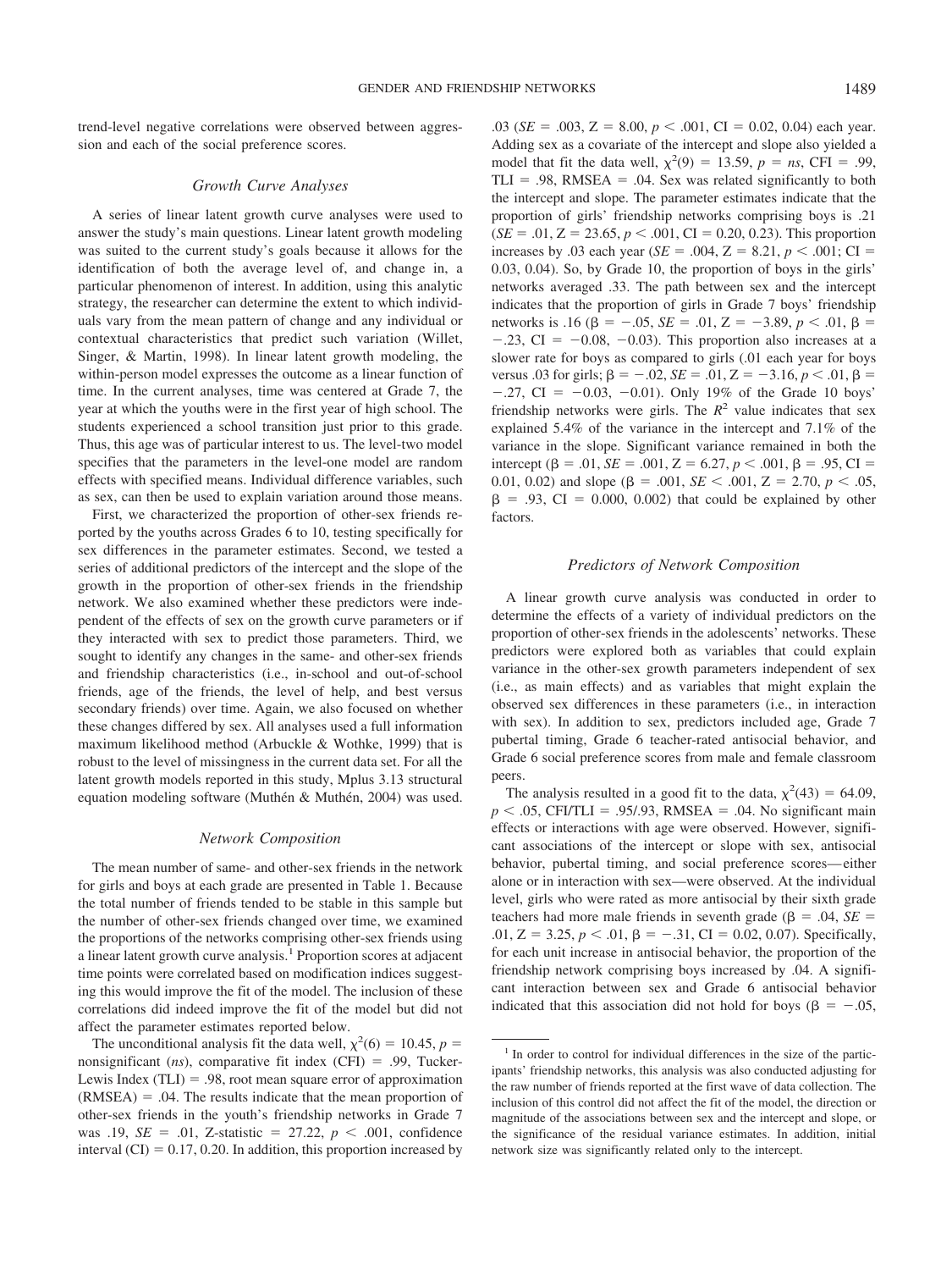$SE = .02$ ,  $Z = -2.79$ ,  $p < .05$ ,  $\beta = -.48$ ,  $CI = -0.08$ ,  $-0.01$ ). Antisocial behavior was unrelated to the slope.

A follow-up analysis was conducted in which the number and proportion of other-sex friends reported by girls at 0.5 standard deviation above the mean value on antisocial behavior were compared to those of other girls. The results indicate that, in Grade 7, more antisocial girls reported a mean of  $2.58$  ( $SD = 1.84$ ) othersex friends. The mean among less antisocial girls  $(M = 1.73, SD =$ 1.65) was significantly lower,  $t(198) = -2.82$ ,  $p < .01$ , CI  $-1.43$ ,  $-0.25$ . Further, the proportion of more antisocial girls' friendship networks comprising other-sex friends was .27 (*SD* .18), compared to .20  $(SD = .18)$  among less antisocial girls,  $t(198) = -2.35, p < .05, CI = -0.14, -0.01.$ 

Returning to the growth curve results, although pubertal timing was unrelated to the intercept, a Main Effect and Sex  $\times$  Pubertal Timing interaction was observed for the slope (see Figure 1). The slope of the other-sex friendship curve was predicted at the trend level by pubertal timing ( $\beta = .02$ ,  $SE = .01$ ,  $Z = 1.84$ ,  $p < .10$ ,



*Figure 1.* A: Change in the proportion of girls' friendships that are other-sex by pubertal status. B: Change in the proportion of boys' friendships that are other-sex by pubertal status.

 $\beta = .25$ , CI = -0.001, 0.03). This estimate suggests that the increase in other-sex friendships among girls may be steeper for those experiencing puberty early. Further, the Sex by Pubertal Timing  $(\beta = -.02, SE = .01, Z = -2.09, p < .05, \beta = -.73,$  $CI = -0.05, -0.01$ ) interaction was statistically significant, indicating that the association of pubertal status with the other-sex friendship slope did not hold for boys.

For girls, social preference as rated by boys was significantly associated with having a greater proportion of boys in the Grade 7 friendship network ( $\beta = .02$ ,  $SE = .01$ ,  $Z = 2.87$ ,  $p < .05$ ,  $\beta =$ .26,  $CI = 0.01, 0.03$ . Specifically, for each unit increase in social preference, the proportion of the network comprising boys increased by .02. The significant Sex  $\times$  Boy-rated Social Preference interaction, which was of a similar magnitude but in the opposite direction to the main effect, indicates that this association did not hold for boys ( $\beta = -.03$ ,  $SE = .01$ ,  $Z = -2.58$ ,  $p < .05$ ,  $\beta =$  $-.35$ , CI =  $-0.05$ ,  $-0.01$ ). A nonsignificant main effect for girl-rated social preference combined with a significant interaction between sex and girl-rated social preference ( $\beta = .03$ ,  $SE = .01$ ,  $Z = 2.80, p < .05, \beta = .22, CI = 0.01, 0.05$  suggests that girl-rated social preference was positively associated with the proportion of other-sex friends in the boys' networks. In other words, girls rated as more popular by boys had more male friends in their networks in seventh grade compared to less popular girls. Boys rated as more popular by girls had more female friends in seventh grade than less popular boys.

The slope of the other-sex friendship curve was predicted significantly by girls' social preference ratings ( $\beta = .01$ ,  $SE = .003$ ,  $Z = 2.22, p < .05, \beta = .26, CI = 0.001, 0.01$ . This finding indicates that the increase in other-sex friendships among girls is steeper for those rated as more popular by other girls. The Sex  $\times$ Girls' Social Preference interaction ( $\beta = -.02$ ,  $SE = .01$ , Z =  $-3.00, p \leq .05, \beta = -.35, \text{CI} = -0.02, -0.01)$  was also statistically significant. This indicates that the positive association between girl-rated social preference and the other-sex friendship slope did not hold for boys. Instead, a trend-level interaction between sex and boy-rated social preference ( $\beta = .01$ ,  $SE = .01$ ,  $Z = 1.91, p < .10, \beta = .26, CI = 0.00, 0.02$  suggests that, among boys, being more popular among other boys is associated with a steeper increase in the proportion of girls in the friendship network.

The random effects estimates indicate that although the predictors explain 17.4% and 19.5% of the variance in the intercept and slope, respectively, a significant proportion of the variance in the intercept ( $\beta = .01$ ,  $SE = .001$ ,  $Z = 8.50$ ,  $p < .001$ ,  $\beta = .83$ , CI = 0.01, 0.01) and slope ( $\beta = .001$ ,  $SE = .001$ ,  $Z = 3.63$ ,  $p < .001$ ,  $\beta = .81$ , CI = 0.001, 0.002) remains unexplained by the covariates in the model.

## *Characteristics of Other-Sex Friends*

*In-school and out-of-school friends.* We next investigated how the proportion of other-sex friends in adolescents' friendship networks varies by sex and context (i.e., in-school versus out-ofschool). Two analyses were conducted (see Figure 2). The first examined sex as a predictor of growth in in-school other-sex friendships over time. This analysis resulted in an acceptable fit to the data,  $\chi^2(11) = 18.21$ ,  $p = ns$ , CFI/TLI = .89/.84, RMSEA = .04. For girls, the proportion of in-school friends of the other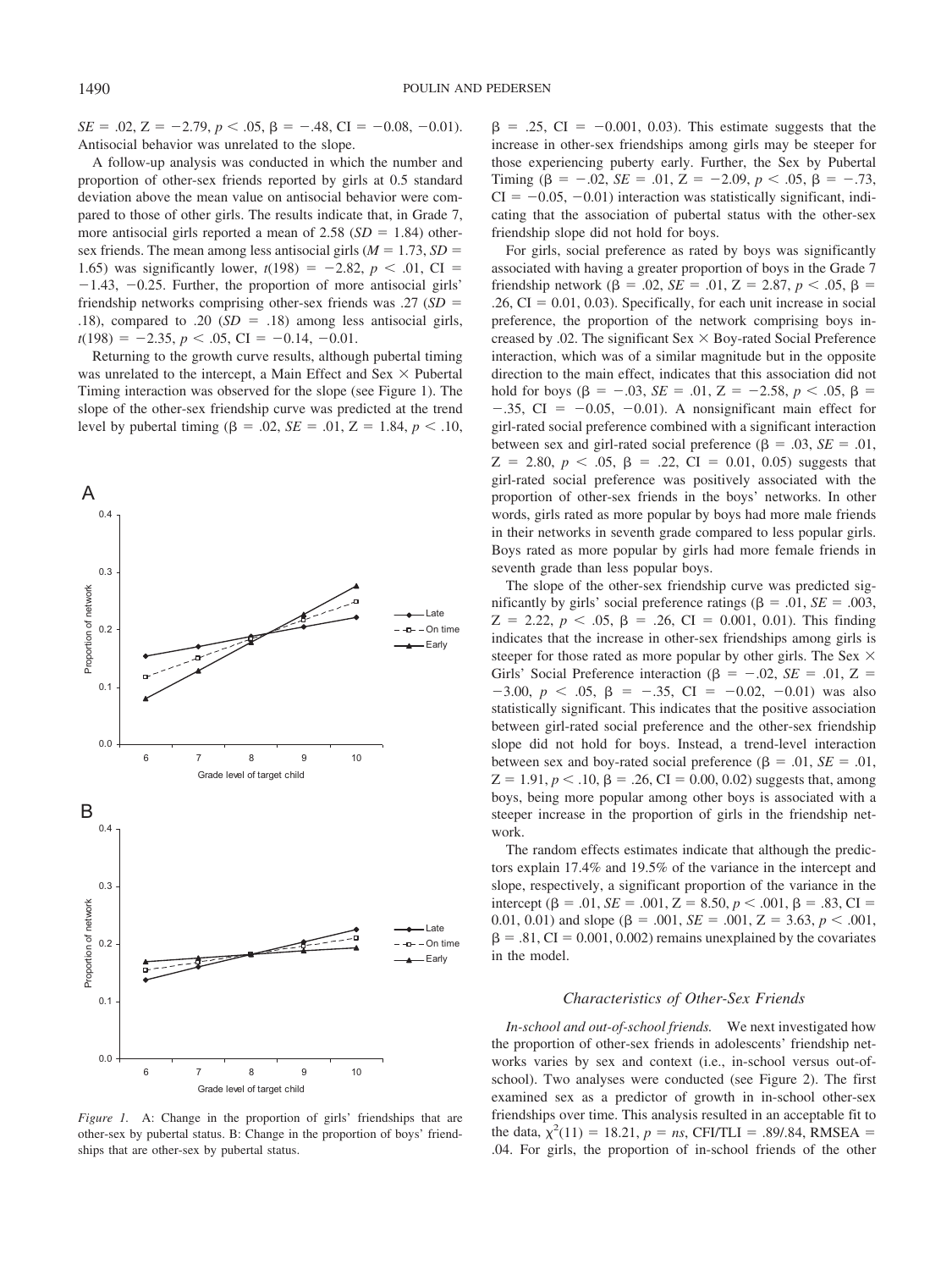

*Figure 2.* Proportion of boys' and girls' friendships that are other-sex by context and grade level.

gender was .16 ( $SE = .01$ ,  $Z = 16.51$ ,  $p \le .001$ ,  $CI = 0.14$ , 0.18) in Grade 7. This proportion increased by .02 per year  $(SE = .01,$  $Z = 3.27, p \le .01, CI = 0.01, 0.03$ . The relation of the sex of the target child to the intercept (estimate  $=$  -.01, *SE* = .02, Z =  $-0.53$ ,  $p = ns$ ,  $\beta = -.04$ , CI = -0.04, 0.02) and slope ( $\beta =$  $-0.002$ , *SE* = .01, Z =  $-.34$ ,  $p = ns$ ,  $\beta = -.04$ , CI =  $-0.02$ , 0.01) parameters indicated that this growth curve characterized the level and rate of change of the gender composition of in-school friendship networks for both boys and girls.

The second analysis examined sex as a predictor of out-ofschool other-sex friendships over time. This linear growth curve was a very good fit to the data,  $\chi^2(7) = 2.61$ ,  $p = ns$ , CFI/TLI =  $1.00/1.04$ , RMSEA = .00. (In order to improve the fit, correlations among adjacent time points were estimated. Estimating these correlations did not improve the fit of the in-school network analysis.) For girls, the proportion of out-of-school friends of the other sex was .29 ( $SE = .02$ ,  $Z = 18.77$ ,  $p \le .001$ ,  $CI = 0.26, 0.32$ ) in Grade 7. This proportion increased by .05 per year  $(SE = -.01, Z =$ 5.04,  $p \le 0.001$ , CI = 0.03, 0.06). The relation of the sex of the target child to the intercept ( $\beta = -.15$ ,  $SE = .02$ ,  $Z = -6.62$ ,  $p \le$ .001,  $\beta = -.42$ , CI = -0.20, -0.11) and slope ( $\beta = -.04$ , *SE* = .01,  $Z = -3.35$ ,  $p \le .01$ ,  $\beta = -0.45$ ,  $CI = -0.06$ ,  $-0.02$ ) parameters indicated that boys have significantly fewer other-sex friends among their out-of-school friends in Grade 7 and that the rate of increase in other-sex friends is slower for boys than for girls.

*Age of the friends.* Two growth curve analyses were conducted— one for other-sex friends and one for same-sex friends—to determine the degree to which the mean age of boys' and girls' same and other-sex friends increase over time (See Figure 3). First, sex was examined as a predictor of the level of, and change in, the mean age in months of study youth's other-sex friends. The analysis resulted in a good fit to the data,  $\chi^2(13) = 16.43$ ,  $p = ns$ ,  $CFI/TLI = .98/.98, RMSEA = .03.$  The model indicates that girls'

other-sex friends at Grade 7 are 159.76 months (or 13.31 years) old  $(SE = .92, Z = 174.57, p < .001, CI = 157.97, 161.56)$ approximately the same average age as the full sample at Grade 7  $(M = 160.64, SD = 5.08)$ . The mean age of the girls' other-sex friends increased by an average of 13.61 months per year (*SE* .45,  $Z = 30.18$ ,  $p < .001$ ,  $CI = 12.73$ , 14.50). So, by Grade 10, when the girls were, on average, 16.38 years old, the model indicates that their male friends averaged 16.72 years old. The other-sex friends of the boys in the study, however, tended to be younger than girls' other-sex friends at Grade 7 by an average of  $4.30$  months (*SE* = 1.53, Z = 2.82,  $p < .05$ ,  $\beta$  = -.29, CI =  $-7.30, -1.30$  and increased in age at a slower rate ( $\beta = -2.62$ ,  $SE = .76$ ,  $Z = -3.46$ ,  $p < .01$ ,  $\beta = -.35$ ,  $CI = -4.10, -1.13$ . So, the model indicates that boys' other-sex friends were approximately 12.96 years old in Grade 7 and 15.70 years old in Grade 10.

The second growth curve analysis examined growth in the age of the same-sex friends of boys and girls. The analysis was also a good fit to the data,  $\chi^2(13) = 12.26$ ,  $p = ns$ , CFI/TLI = 1.00/1.00,  $RMSEA = .00$ . Seventh grade girls' same-sex friends were, on average, 154.48 months (or 12.87 years) old  $(SE = .44, Z =$ 352.50,  $p < .001$ , CI = 153.62, 155.33). (Note that this is more than 5 months younger than the girls' other-sex friends at this grade level.) The girls' same-sex friends increased in age by 12.11 months per year (*SE* = .21, Z = 56.79,  $p < .001$ , CI = 11.69, 12.52). The age of boys' same-sex friends did not differ significantly from that of girls' same-sex friends at Grade 7 ( $\beta = .71$ ,  $SE = .68$ ,  $Z = 1.05$ ,  $p = ns$ ,  $\beta = .10$ ,  $CI = -.62, 2.04$ ). There was a trend for the age of boys' same sex friends to increase less rapidly than that of girls by .61 months per year ( $SE = .34$ ,  $Z =$  $-1.83$ ,  $p < .10$ ,  $\beta = -.18$ , CI = -1.27, 0.04).

*Help.* Sex differences in the amount of help provided by sameand other-sex friends were tested using two latent growth curve analyses (see Figure 4). First, sex was used as a predictor of the



*Figure 3.* Age of boys' and girls' same- and other-sex friends by grade level.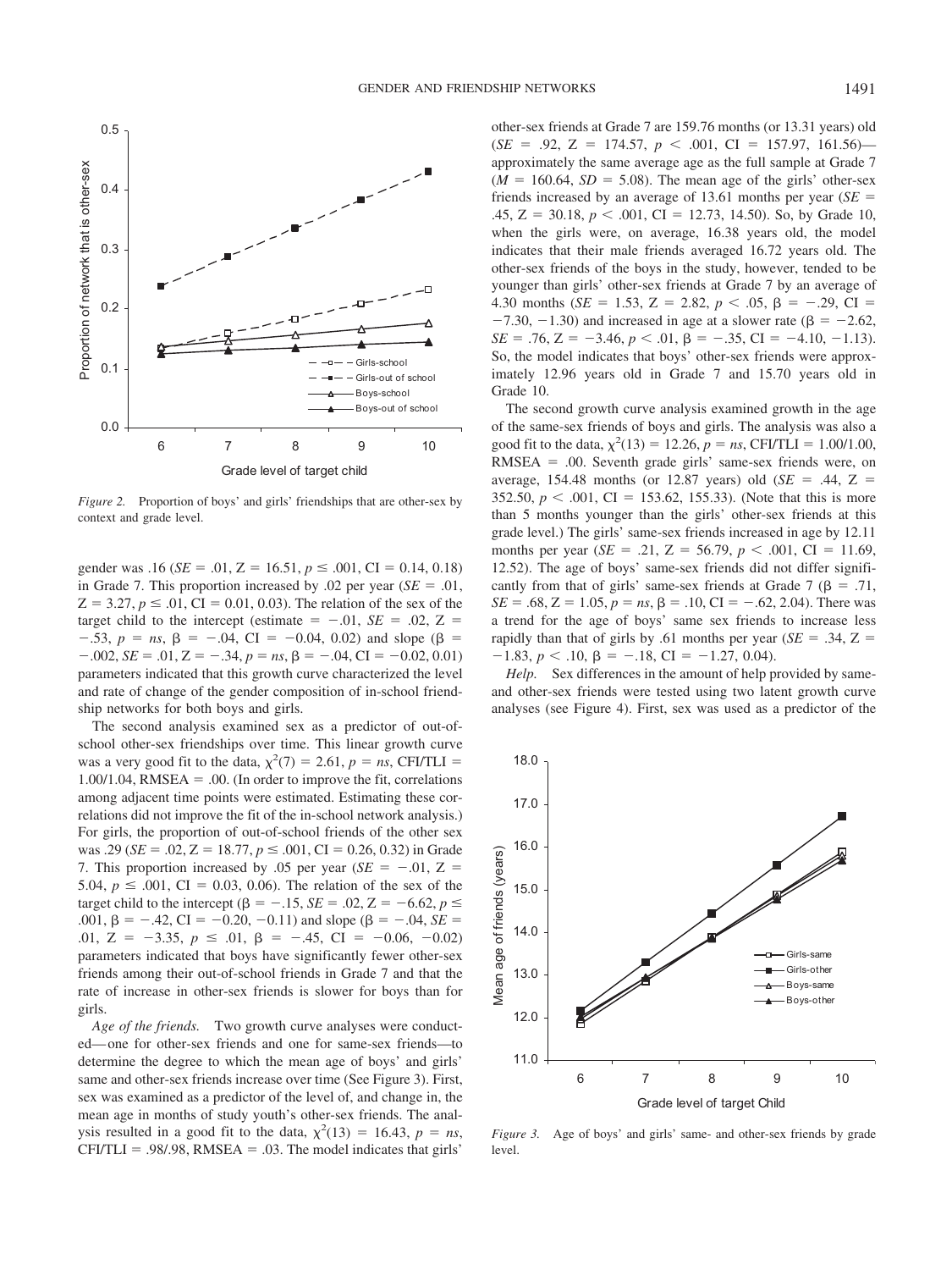

*Figure 4.* Support provided by boys' and girls' same- and other-sex friends by grade level.

slope and intercept of the amount of help provided by same-sex friends. The analysis provided an acceptable fit to the data,  $\chi^2(12) = 23.61, p \le .05$ , CFI/TLI = .97/.96, RMSEA = .05. For girls, female friends provided high levels of help in Grade 7 ( $\beta$  = 4.11,  $SE = .05$ ,  $Z = 89.60$ ,  $p \le .001$ ,  $CI = 4.02$ , 4.20), and help increased significantly each year ( $\beta = .05$ ,  $SE = .02$ ,  $Z = 2.81$ ,  $p \leq 0.05$ , CI = 0.02, 0.09). Boys reported receiving significantly less help from their male friends in Grade 7 ( $\beta = -.50$ , *SE* = .07,  $Z = -7.06, p \leq .001, \beta = -.42, CI = -0.63, -0.36$ , although the amount of help provided to boys by their male friends increased at the same rate as that provided to girls by their female friends ( $\beta = .02$ ,  $SE = .03$ ,  $Z = .81$ ,  $p = ns$ ,  $\beta = .10$ ,  $CI = 0.03$ , 0.08).

Next, sex was used as a predictor of the slope and intercept of the amount of help provided by other-sex friends. The analysis resulted in a good fit to the data,  $\chi^2(12) = 16.52$ ,  $p = ns$ ,  $CFI/TLI = .97/0.96$ , RMSEA = .03. For girls, male friends provided low levels of help in Grade 7 ( $\beta = 3.58$ ,  $SE = .07$ , Z = 52.68,  $p \le 0.001$ , CI = 0.30, 0.60), but help provided by male friends increased significantly each year ( $\beta = .14$ ,  $SE = .03$ ,  $Z =$ 4.70,  $p \le 0.001$ , CI = 0.02, 0.08). Boys reported receiving significantly more help from their female friends than was received by girls from their male friends in Grade 7 ( $\beta = .28$ ,  $SE = .11$ , Z = 2.60,  $p \le 0.05$ ,  $\beta = 0.20$ , CI = 0.07, 0.49), although the amount of help provided to boys by their female friends increased at approximately the same rate as that provided to girls by their male friends  $(\beta = -.04, SE = .05, Z = -.73, p = ns, \beta = -.08, CI = -0.13,$ 0.06).

*Best versus secondary friends.* Two growth curves were estimated; one for the proportion of best friends in the network comprising other-sex friends and one for the proportion of secondary friends in the network comprising other-sex friends (see Figure 5). In each analysis, sex was used as a predictor of the slope and intercept. The best friend analysis fit the data well,  $\chi^2(9)$  =

11.76,  $p = ns$ , CFI/TLI = .99/.98, RMSEA = .03. The proportion of girls' best friend networks comprising boys in Grade 7 was .12  $(SE = .01, Z = 12.25, p \le .001, CI = 0.10, 0.14)$  and this proportion increased by .02 each year during high school (*SE* .01,  $Z = 3.56$ ,  $p < .01$ , CI = 0.01, 0.03). Sex was unrelated to the intercept, indicating that the proportion of girls in the boys' Grade 7 best friend networks was approximately the same as that of boys in the girls' best friend networks ( $\beta = -.02$ ,  $SE = .02$ ,  $Z = -.98$ ,  $p = ns$ ,  $\beta = -.07$ , CI = -0.05, 0.02). A significant association between sex and the slope, however, indicates that the proportion of girls in the boys' best friend networks did not increase as rapidly over time  $(\beta = -.02, SE = .01, Z = -2.17, p < .05, \beta = -.25,$  $CI = -0.03, -0.001$ .

The secondary friend analysis did not fit the data as well as the best friend analysis,  $\chi^2(7) = 32.46$ ,  $p \le .001$ , CFI/TLI = .88.76,  $RMSEA = .10$ . The parameter estimates suggest that boys comprise almost one-quarter of girls' secondary friend networks in Grade 7 ( $\beta = .24$ ,  $SE = .01$ ,  $Z = 19.84$ ,  $p \le .001$ ,  $CI = 0.22$ , 0.27) and this proportion increases by .04 each year ( $SE = .01$ ,  $Z = 6.50$ ,  $p \leq 0.001$ , CI = 0.03, 0.05). Girls comprise a similar proportion of boys' secondary friend networks in Grade 7 ( $\beta = -.01$ , *SE* = .02,  $Z = -.70, p = ns, \beta = -.05, CI = -0.05, 0.02$ . The proportion of girls in the boys' secondary friend networks, however, does not increase over time ( $\beta = -.04$ ,  $SE = .01$ ,  $Z = -4.123$ ,  $p \le .01$ ,  $\beta = -.36$ , CI = -0.06, -0.02).

### Discussion

The findings from this 5-year longitudinal study provide a clear picture of the changes occurring in the gender composition of girls' and boys' friendship networks and the characteristics of those friends during the transition to adolescence. As expected, significant growth in the proportion of other-sex friendships in the network and interindividual variation in the growth parameters that could be predicted by sex, pubertal timing, antisocial behavior, and



*Figure 5.* Proportion of other-sex friends in boys' and girls' best and secondary friend networks by grade level.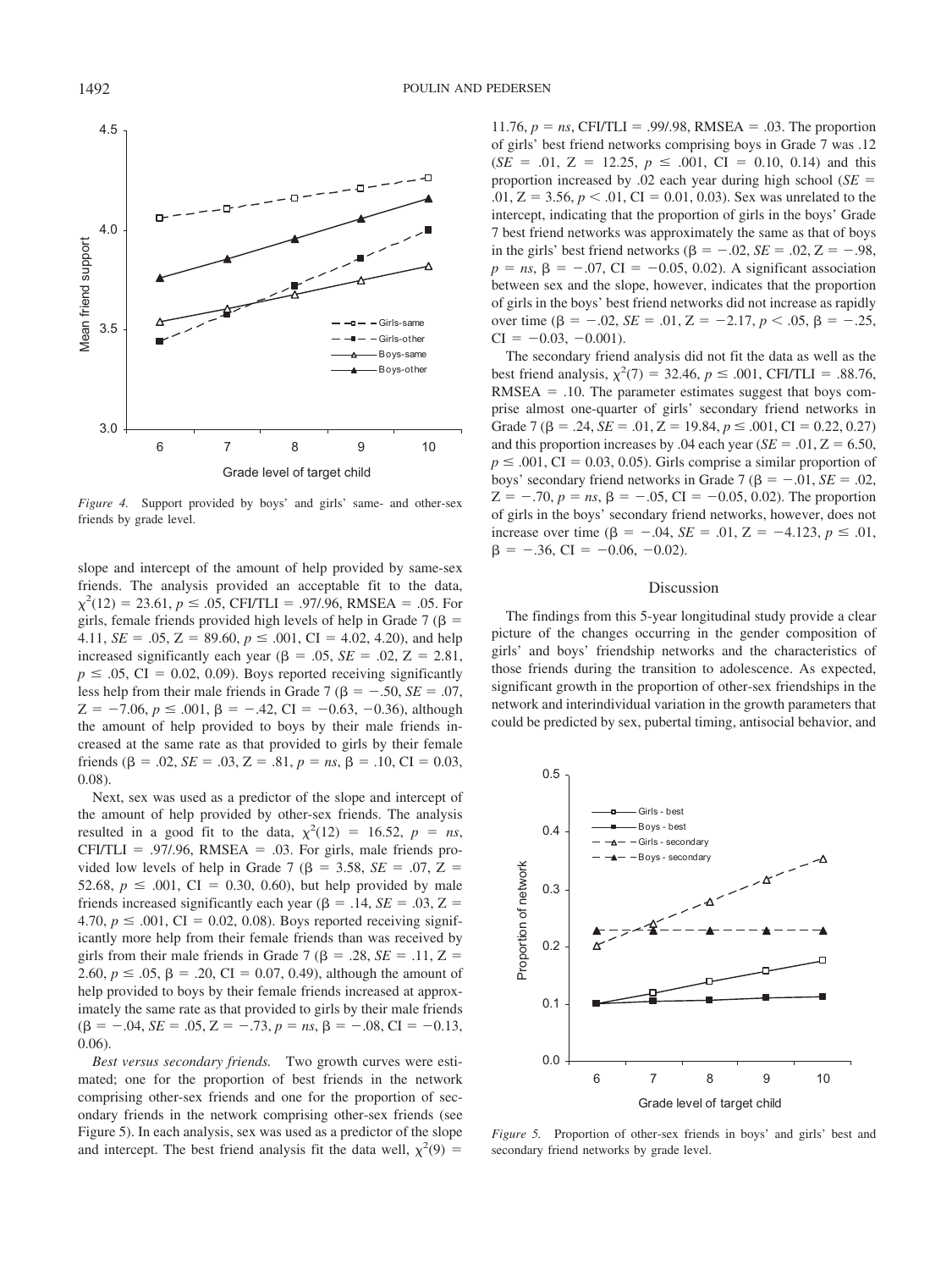social preference were found. Significant changes in the characteristics of other-sex friends, as compared to same-sex friends, were also observed. Below, we describe the study's findings in greater detail and discuss their developmental significance.

## *Changes in Gender Composition of Friendship Networks*

We first examined normative changes in the gender composition of the youths' friendship networks and found that the proportion of other-sex friendships increased linearly over time. Thus, as expected, the youths' friendship networks became increasingly mixed during this key developmental period. Despite this growing interest in other-sex friendships, however, same-sex friendships were still predominant. Indeed, close to 75% of the members of the youths' friendship networks in Grade 10 were of the same sex as the target youth.

Even though our 5-year longitudinal design covered a period considered to be key in the transition from same- to mixed-sex networks, it does not tell us when this transition begins and when it ends (or stabilizes). Longitudinal studies with yearly network assessments covering the middle and late childhood periods are needed to capture precisely the beginning of the youths' involvement in other-sex friendships. Furthermore, our data do not indicate whether individuals' friendship networks become fully gender-mixed as they move into late adolescence and young adulthood period or if they remain predominantly same-sex. Life transitions that typically take place during late adolescence—such as forming a stable romantic relationship, going to college, joining the work force, and leaving home—might impact the gender composition of one's friendship network, creating discontinuities with the pattern of linear change that we identified for the early to mid-adolescent period.

A significant amount of variance around the means was also found in the growth parameters, and predictors were then included in the model. The inclusion of sex in the growth model revealed that, consistent with prior research, girls in early adolescence already report a higher proportion of other-sex friends in their networks than boys do (Connolly & Johnson, 1996; Feiring, 1999). More important, this proportion increases at a significantly faster pace throughout adolescence for girls than for boys.

Three possible explanations involving perception, maturation, and socialization are provided to account for these sex differences. The first explanation is that these findings could be attributable to a perceptual bias associated with the use of a self-identified friendship networks procedure. Our findings could reflect a sex difference in the perception of other-sex friendships rather than a sex difference in actual relationships. In other words, for a given relationship between a girl and a boy, the girl might be more willing than the boy to consider that relationship to be a friendship and publicly acknowledge it as a friendship in the context of our assessment. However, other evidence suggests that this sex difference is not only a matter of perception. Indeed, research based on objective indicators of other-sex relationships that are less likely to be contaminated by this hypothetical perceptual bias, such as measures of time spent together, has shown that adolescent girls spend more time with other-sex peers than do boys (Richards, Crowe, Larson, & Swarr, 1998).

The second explanation concerns pubertal maturation and the fact that pubertal changes take place in girls before boys (Archibald, Graber, & Brooks-Gunn, 2003). Specifically, the psychosexual changes related to puberty might result in an earlier and unilateral weakening of the gender barrier in girls, whereas boys of the same age are still immersed in their same-gender boys' culture (Kon, 1981). However, this explanation implies that as they progress through pubertal changes, boys should eventually catch up with girls and include a comparable number of other-sex friends in their networks (a delay hypothesis). Our data suggest that this is not the case. Indeed, the sex difference increases over time even though we cover a developmental period (Grades 6 to 10) that goes beyond the completion of pubertal changes. Still, it should be acknowledged that the gender composition of boys' and girls' networks may become more similar after this period.

The third and most likely explanation for this sex difference is that girls and boys might have been socialized differently in their relationships with the other sex. According to Maccoby (1998), during childhood, boys are more active in maintaining sex segregation and may thus be more reluctant than girls to initiate and form friendships with the other sex in adolescence. Others have hypothesized that in early adolescence, boys would still be more interested in group status and girls more concerned with the formation of relationships (Benenson, 1990).

Our study design also included an examination of three other predictors of the trajectories of other-sex friends in the network: pubertal timing, antisocial behavior, and peer social preference. Pubertal timing and antisocial behavior were found to be significant only for girls. Specifically, among girls, antisocial behavior in Grade 6 was positively associated with the proportion of other-sex friends in the network in Grade 7, and early pubertal maturation predicted a more rapid increase in the rate of change in other-sex friendships. Even though having male friends is a normative experience of adolescence, antisocial girls seem to be premature in that respect. Moreover, early maturing girls tend to increase the proportion of male friends in their networks at a faster rate. Thus, antisocial behavior and early pubertal maturation accelerate the changes in the gender composition of girls' friendship networks. According to Stattin and Magnusson (1990), forming relationships with male peers could explain why early maturing girls tend to engage in more problem behavior than later maturing girls.

Growth in other-sex friendship was also found to be predicted by peer status variables for girls and for boys. Not surprisingly, for both genders, social preference among other-sex classmates in Grade 6 was positively associated with the proportion of other-sex friends in the network in Grade 7. For girls, however, social preference among same-sex classmates predicted a more rapid increase in the proportion of boys in the network. This finding suggests that among girls, other-sex friendships might be regarded as a sign of autonomy and maturity. For boys, social preference among other-sex classmates was negatively associated with the slope of other-sex friendships in the network. This last finding suggests that the initial difference in the proportion of girls in the friendship network between boys rated highly by girls in Grade 6 and boys rated less positively attenuates during adolescence.

## *Characteristics of Same- and Other-Sex Friendships*

In addition to describing the number of other-sex friends in a youth's network, a comprehensive understanding of the developmental significance of these relationships also requires a careful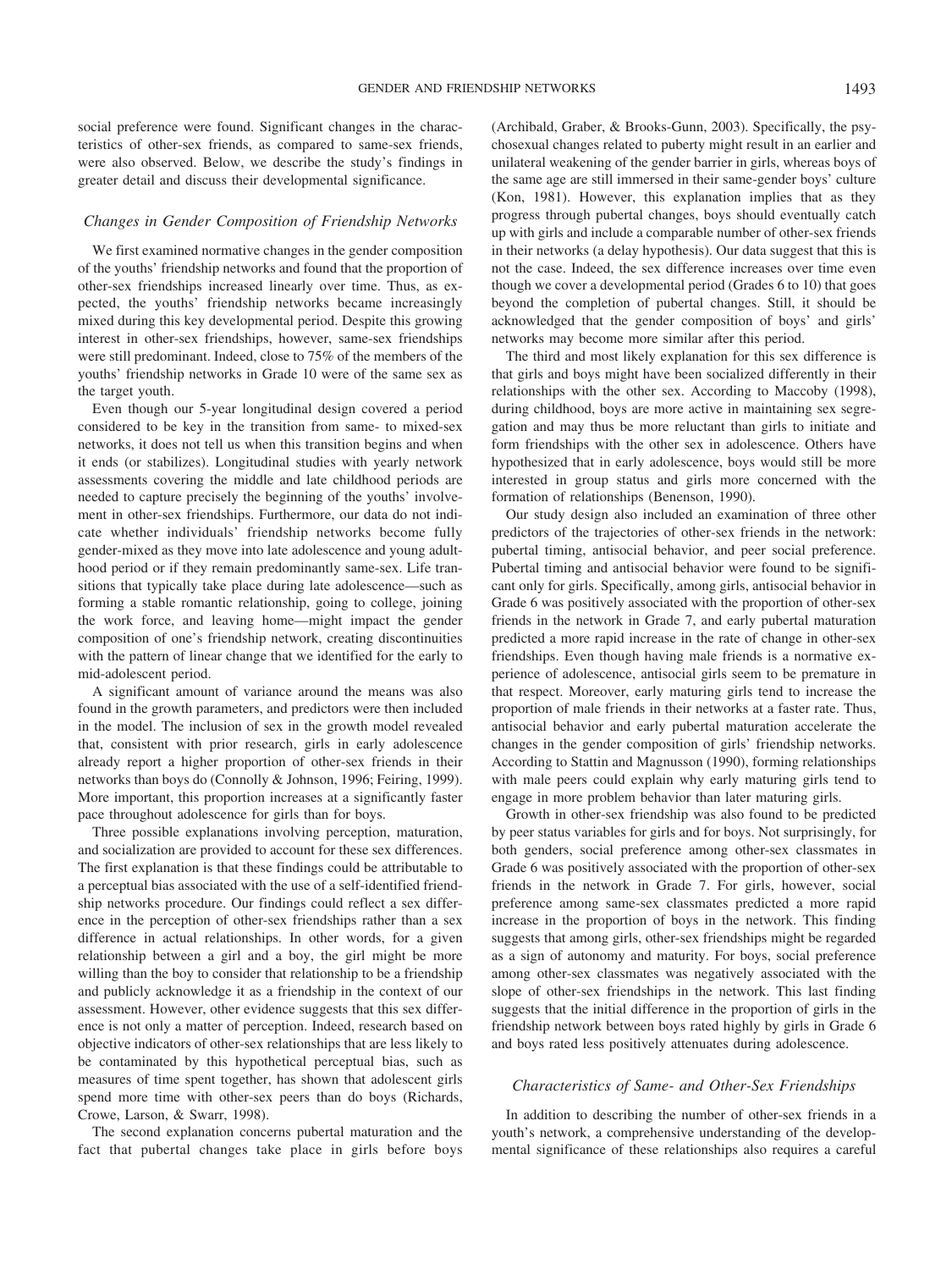examination of the friends' characteristics. Who are these othersex friends? What are the qualitative features of these friendships? We found that other-sex friends were distinct from same-sex friends on a number of important dimensions, especially among girls. Specifically, girls form friendships with males who are older—and this age difference increases over time such that, by Grade 10, the girls' other-sex friends are about half a year older than the girls. In contrast, girls' same-sex friends are the same age as the girls throughout adolescence. Moreover, a large proportion of girls' other-sex friends tend to come from contexts other than the school; the proportion of the out-of-school friendship network that is other-sex increases at a faster rate than that of the in-school friendship network.

The findings were quite different for boys. Boys' other-sex friends are younger than girls' other-sex friends. Interestingly, there is no age difference between boys and their other-sex friends. Boys also have a lower proportion of other-sex friends in the out-of-school setting; this proportion does not change over time. There is no age difference between the boys and their same-sex friends, and this remains constant until Grade 10.

The picture that emerges from these findings is that other-sex friendships in adolescence might be a context in which girls are exposed to risk behavior. This does not seem to be the case for the boys in our sample. Not only do girls (especially antisocial and early maturing girls) have more other-sex friends in their network than boys, but these friends are older than the girls and comprise a larger proportion of the out-of-school friendship network—a setting characterized by less structure and less adult supervision. More important, all of these problematic features significantly increase during adolescence. Stattin and colleagues have argued that friendships with older boys could be a context for risky behavior in girls (Stattin, Kerr, Mahoney, Persson, & Magnusson, 2005; Stattin & Magnusson, 1990). They showed that this was especially the case in out-of-school settings, such as unstructured leisure, a context where older, normbreaking boys are likely to facilitate the girls' involvement in a variety of problem behaviors, including shoplifting, vandalizing property, and running away from home (Stattin et al., 2005).

Examining age differences in other-sex friendships and the settings in which these friendships develop is very informative. Many scholars have pointed out, however, that friendships also need to be studied from a relationship perspective (Berndt, 2005; Brown, 2004). Thus, we were interested in the status and the level of help experienced in these other-sex friendships. Regarding status, we found that most other-sex friendships are considered secondary rather than best friendships by the youths. Most best friendships are same-sex. The growth in girls' other-sex friendships primarily takes place in the secondary part of their network. Indeed, the rate of change in the girls' secondary friendships was twice that of best friendships. This suggests that these other-sex friendships are likely to be less stable and to take place in a group setting (Connolly et al., 2004). Relatively little growth was seen in boys' other-sex best and secondary friendship trajectories.

Youths also reported different levels of help in their same- and other-sex friendships, but in different ways for girls and boys. Girls reported receiving higher levels of help from their same-sex friends (i.e., girls) and boys received more help from their othersex friends (i.e., girls). Growth analyses showed that the level of help in all types of relationships increased over time. In other words, girls are apparently perceived as a better source of help than boys irrespective of the gender composition of the friendship. Previous studies reported such sex differences in same-sex friendships (Rose & Rudolph, 2006) and other-sex friendships (Kuttler & al., 1999). One explanation for this finding is that women are socialized to be more supportive. Our measure of help was limited to a single item, "Does this person help you when you need it?", and no distinction between instrumental or more emotional forms of help was applied. In their study, Kuttler et al. (1999) distinguished between various forms of help or support and found that girls reported more instrumental support in their same-sex than their other-sex friendships, and boys reported receiving more emotional support from their other-sex friends. Future studies should examine the developmental course of other positive aspects of friendship, such as companionship and intimacy. Negative features of other-sex friendships should also be investigated. Decades of research on peer relations have taught us that friendships have negative features, including conflicts and disagreements (Hartup, 1992). From a developmental perspective, it is possible that the level of conflict youths perceive in their other-sex friendships might decrease over time as they learn to interact with members of the other sex.

## *Limitations, Strengths, and Future Studies*

This study is not without limitations. Reciprocity of friendship nominations was not taken into account even though reciprocity is considered a central component of friendship (Newcomb & Bagwell, 1995). Studies on friendships in which reciprocity is controlled are generally constrained to classroom or grade-level friendships. In the present study, because our interest was on adolescents' friendship networks across settings and age groups, we decided to use self-reported friendship nominations, as other researchers have (Connolly et al., 2000; Feiring, 1999). In fact, our findings suggest that constraining adolescents' friendship nominations to the school setting might induce a strong bias in the gender composition of friendship networks, given that the majority of other-sex friendships in adolescence are taking place in settings outside of the school. Another limitation concerns our assessment of friendship help. Because participants had to report for multiple friendships (up to 10), we had to limit the assessment of this construct to one item, whereas most friendship characteristics questionnaires use multiple items (Bukowski, Hoza, & Boivin, 1994; Parker & Asher, 1993).

Limiting the nominations to a maximum of 10 friends also limited our ability to address important questions. For example, are the changes in the proportion of other-sex friends in the network attributable to a replacement of preexisting same-sex relationships or to an expansion of complementary relationships? Our data tend to support the replacement hypothesis, given that the number of same-sex friends in the network decreased over time while the number of other-sex friends increased. However, our network assessment procedure did not permit a fair test of these two hypotheses; and other studies using different assessment procedures have tended to support the expansion hypothesis (Connolly et al., 2000; Richards et al., 1998). In any case, our findings clearly reflect an increase in the relative importance of other-sex relationships in the youths' social world. Finally, limiting the best friend nominations to a maximum of three friends might have been too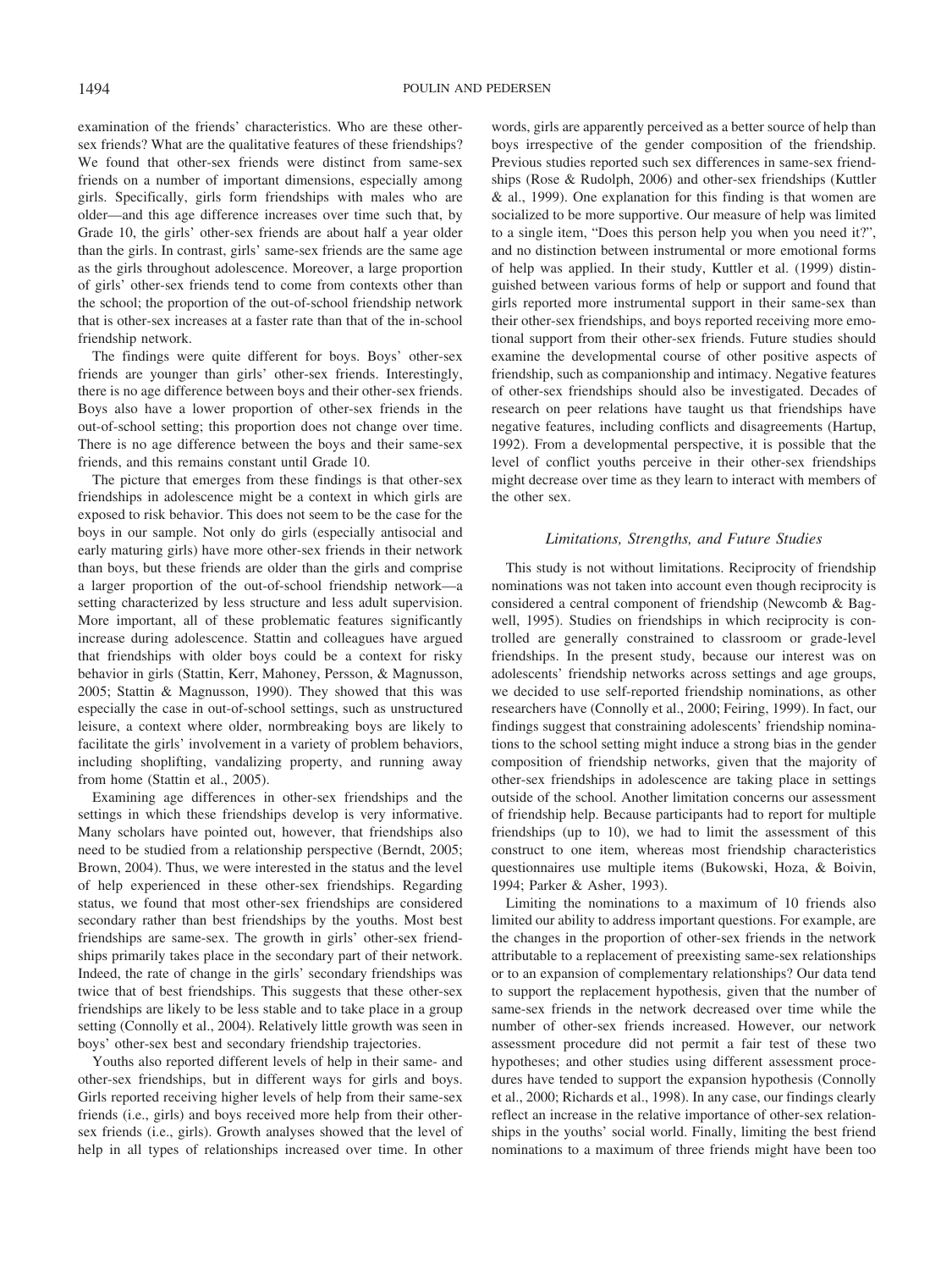restrictive given the range observed in the number of best friends among adolescents (Urberg et al., 1995). An alternative approach could be to let the participants decide on the number of peers they consider as best friends within their friendship networks.

In addition, the current study was in most part descriptive. Even so, we were not able to capture the full qualitative nature of the friendship experiences of the youths in our study. We hope that future studies will build on this work to provide us with a more nuanced and holistic understanding of the experience of other-sex friendship in adolescence. Similarly, the processes through which the transformation from a predominantly same-sex to a mixed-sex peer system operate remain to be uncovered.

Finally, the current study used a fairly homogeneous sample of adolescents from a single geographic area. The current findings should also be replicated with more ethnically diverse samples in order to determine whether the development of—and meaning of— other-sex friendship is similar across cultures or varies in important ways.

Methodological strengths of this study include the use of a 5-year prospective longitudinal design and an examination of individuals' developmental trajectories. As we mentioned earlier, further studies should cover a longer developmental window in order to fully capture the initiation and termination of changes in gender composition of friendship networks. Also, in past studies, platonic friendships and romantic relationships were often confounded together in one general category of other-sex relationships. Researchers underlined the need to clearly distinguish between these forms of other-sex relationships because their developmental significance is likely to be distinct and unique (Furman & Shaffer, 1999; Sippola, 1999). In the present study, this distinction was carefully applied and the focus was specifically on platonic friendships. An additional distinction for future studies could be between "currently platonic without romantic intentions" and "currently platonic with romantic intentions." It seems that this latter type of friendship would certainly carry a different meaning than the former. Furthermore, knowing how much time was actually spent with each friend, especially the secondary friends, could help interpret whether having more other-sex friends in one's network may indeed be meaningful for one's development.

In conclusion, we have shown that the gender composition of youths' friendship networks as well as the characteristics of the other-sex friendships change during adolescence. More important, individual differences were found in the rate of these changes. The changes were more pronounced for girls, especially those who are antisocial and early maturing, and the characteristics of their other-sex friends suggest that these relationships might place some of the girls on a problematic developmental trajectory.

#### References

- Arbuckle, J. L. & Wothke, W. (1999). *Amos 4.0 user's guide*. Chicago, IL: **SPSS**.
- Archibald, A. B., Graber, J. A., & Brooks-Gunn, J. (2003). Pubertal processes and physiological growth in adolescence. In G. R. Adams & M. D. Berzonsky (Eds.), *Blackwell handbook of adolescence,* (pp. 24 – 47). Malden, MA: Blackwell Publishers.
- Benenson, J. F. (1990). Gender differences in social networks. *Journal of Early Adolescence, 10,* 472– 495.

Berndt, T. J. (2005). Children's friendships: Shifts over a half-century in

perspectives on their development and their effects. *Merrill-Palmer Quarterly, 50,* 206 –223.

- Berndt, T. J., Hawkins, J. A., & Jiao, Z. (1999). Influences of friends and friendships on adjustment to junior high school. *Merrill-Palmer Quarterly, 45,* 13– 41.
- Brown, B. B. (2004). Adolescents' relationships with peers. In R. Lerner & L. Steinberg (Eds.) *The handbook of adolescent psychology* (pp. 363– 396). New York: Wiley.
- Bukowski, W. M., Hoza, B., & Boivin, M. (1994). Measuring friendship quality during pre- and early adolescence: The development and psychometric properties of friendship qualities scale. *Journal of Social and Personal Relationships, 11,* 471– 484.
- Bukowski, W. M., Sippola, L. K., & Hoza, B. (1999). Same and other: Interdependency between participation in same- and other-sex friendships. *Journal of Youth and Adolescence, 28,* 439 – 459.
- Bukowski, W. M., Sippola, L. K., & Newcomb, A. F. (2000). Variations in patterns of attraction to same- and other-sex peers during early adolescence. *Developmental Psychology, 36,* 147–154.
- Caspi, A. (1995). Puberty and the gender organization of schools: How biology and social context shape adolescent experience. In L. J. Crockett & A. C. Crouter (Eds.), *Pathways through adolescence: Individual development in relation to social contexts* (pp. 57–74). Mahwah, NJ: Erlbaum.
- Coie, J. D., & Dodge, K. A. (1983). Continuities and changes in children's social status: A five-year longitudinal study. *Merrill-Palmer Quarterly, 29,* 261–282.
- Connolly, J., Craig, W., Goldberg, A., & Pepler, D. (2004). Mixed-gender groups, dating, and romantic relationships in early adolescence. *Journal of Research on Adolescence, 14,* 185–207.
- Connolly, J., Furman, W., & Konarski, R. (2000). The role of peers in the emergence of heterosexual romantic relationships in adolescence. *Child Development, 71,* 1395–1408.
- Connolly, J., & Johnson, A. (1996). Adolescents' romantic relationships and the structure and quality of their close interpersonal ties. *Personal Relationships, 3,* 185–195.
- Degirmencioglu, S. M., Urberg, K. A., Tolson, J. M., & Richard, P. (1998). Adolescent friendship networks: Continuity and change over the school year. *Merrill-Palmer Quarterly, 44,* 313–337.
- Dishion, T. J., Poulin, F., & Medici-Skaggs, N. (2000). The ecology of premature autonomy in adolescence: Biological and social influences. In K. A. Kerns, J. M. Contreras, & A. M. Neal-Barnett (Eds.), *Family and peers: Linking two social worlds* (pp. 27– 45). Westport, CT: Praeger Publisher.
- Dodge, K. A., & Coie, J. D. (1987). Social-information-processing factors in reactive and proactive aggression in children's peer groups. *Journal of Personality and Social Psychology, 53,* 1146 –1158.
- Duncan, T. E., Duncan, S. C., Strycker, L. A., Li, F., & Alpert, A. (1999). *An introduction to latent variable growth curve modeling: Concepts, issues, and applications.* Mahwah, NJ: Erlbaum.
- Dunphy, D. C. (1963). The social structure of urban adolescent peer groups. *Sociometry, 26,* 230 –246.
- Feiring, C. (1999). Other-sex friendship networks and the development of romantic relationships in adolescence. *Journal of Youth and Adolescence, 28,* 495–512.
- French, D., & Dishion, T. J. (2003). Predictors of early initiation of sexual intercourse among high-risk adolescents. *Journal of Early Adolescence, 23,* 295–315.
- Furman, W., & Shaffer, L. A. (1999). A story of adolescence: The emergence of other-sex relationships. *Journal of Youth and Adolescence, 28,* 513–522.
- Ge, X., Conger, R. D., & Elder, G. H. (2001). Pubertal transition, stressful life events, and the emergence of gender differences in adolescent depressive symptoms. *Developmental Psychology, 37, 404-417*.
- Ge, X., Kim, I. J., Brody, G. H., Conger, R. D., Simons, R. L., Gibbons,